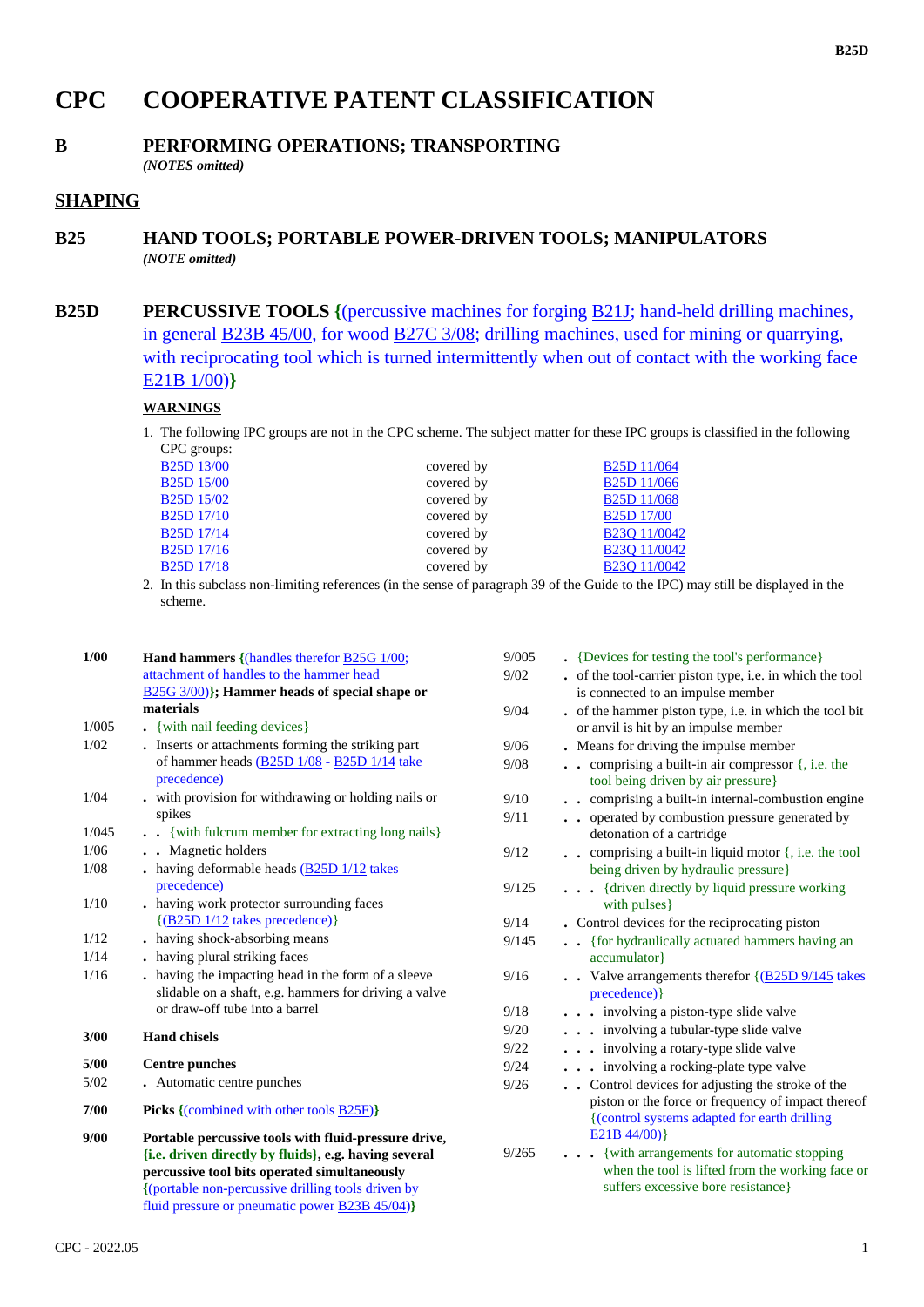#### **B25D**

| 11/00            | Portable percussive tools with electromotor {or                                                                                                                                                                                                                        |
|------------------|------------------------------------------------------------------------------------------------------------------------------------------------------------------------------------------------------------------------------------------------------------------------|
|                  | other motor} drive                                                                                                                                                                                                                                                     |
| 11/005           | {Arrangements for adjusting the stroke of the<br>impulse member or for stopping the impact action<br>when the tool is lifted from the working surface}                                                                                                                 |
| 11/02            | . in which the tool is connected to an impulse<br>member                                                                                                                                                                                                               |
| 11/04            | . in which the tool bit or anvil is hit by an impulse<br>member                                                                                                                                                                                                        |
|                  |                                                                                                                                                                                                                                                                        |
| 11/06            | Means for driving the impulse member<br>{comprising a wobbling mechanism, swash plate}                                                                                                                                                                                 |
| 11/062<br>11/064 | {using an electromagnetic drive}<br>$\ddot{\phantom{0}}$                                                                                                                                                                                                               |
| 11/066           | . {using centrifugal or rotary impact elements}                                                                                                                                                                                                                        |
| 11/068           | {in which the tool bit or anvil is hit by a rotary<br>impulse member}                                                                                                                                                                                                  |
| 11/08            | comprising a worm mechanism {, i.e. a<br>$\sim$<br>continuous guide surface with steadily rising and<br>falling incline}                                                                                                                                               |
| 11/10            | • comprising a cam mechanism                                                                                                                                                                                                                                           |
| 11/102           | {the rotating axis of the cam member being<br>coaxial with the axis of the tool}                                                                                                                                                                                       |
| 11/104           | {with rollers or balls as cam surface}                                                                                                                                                                                                                                 |
| 11/106           | . {cam member and cam follower having<br>the same shape $(B25D 11/104)$ takes<br>precedence) }                                                                                                                                                                         |
| 11/108           | {the rotation axis of the cam member being                                                                                                                                                                                                                             |
|                  | parallel but offset to the tool axis}                                                                                                                                                                                                                                  |
| 11/12            | . . comprising a crank mechanism                                                                                                                                                                                                                                       |
| 11/125           | { with a fluid cushion between the crank drive<br>$\sim$ $\sim$<br>and the striking body}                                                                                                                                                                              |
| 16/00            | Portable percussive machines with superimposed<br>rotation {, the rotational movement of the output<br>shaft of a motor being modified to generate axial<br>impacts on the tool bit (combined percussion and<br>rotary drilling adapted for earth drilling E21B 6/00)} |
| 16/003           | • {Clutches specially adapted therefor}                                                                                                                                                                                                                                |
| 16/006           | • {Mode changers; Mechanisms connected thereto}                                                                                                                                                                                                                        |
|                  |                                                                                                                                                                                                                                                                        |
| 17/00            | Details of, or accessories for, portable power-<br>driven percussive tools { (details or components,<br>e.g. casings, bodies, of portable power-driven tools<br>not particularly related to the operation performed<br>B <sub>25</sub> F <sub>5</sub> /00 <sup>}</sup> |
| 17/005           | • {Attachments or adapters placed between tool and<br>hammer}                                                                                                                                                                                                          |
| 17/02            | . Percussive tool bits { (drill bits for earth drilling<br>$E21B 10/00$ }                                                                                                                                                                                              |
| 17/04            | Handles; Handle mountings                                                                                                                                                                                                                                              |
| 17/043           | {Handles resiliently mounted relative to<br>$\sim$<br>the hammer housing (B25D 17/046 takes<br>precedence) }                                                                                                                                                           |
| 17/046           | {Sleeve-like handles surrounding the tool bit}                                                                                                                                                                                                                         |
| 17/06            | Hammer pistons; Anvils {; Guide-sleeves for<br>pistons }                                                                                                                                                                                                               |
| 17/08            | . Means for retaining and guiding the tool bit, e.g.<br>chucks {allowing axial oscillation of the tool bit<br>$(B25D 17/005$ takes precedence)}                                                                                                                        |
| 17/082           | {Retainers consisting of a swinging yoke or<br>$\bullet$<br>latching means (B25D 17/086 takes precedence)}                                                                                                                                                             |
| 17/084           | • {Rotating chucks or sockets}                                                                                                                                                                                                                                         |
| 17/086           | {with a swinging yoke or latching means}                                                                                                                                                                                                                               |
| 17/088           | {with radial movable locking elements co-<br>operating with bit shafts specially adapted<br>therefor }                                                                                                                                                                 |

| 17/11               | • Arrangements of noise-damping means $\{ (noise$                                                 |
|---------------------|---------------------------------------------------------------------------------------------------|
|                     | damping in general $G10K11/16$ }                                                                  |
| 17/12               | of exhaust silencers { (exhaust silencers in general<br>$\ddot{\phantom{a}}$<br>F01N)             |
| 17/20               | Devices for cleaning or cooling tool or work                                                      |
| 17/22               | . using pressure fluid                                                                            |
| 17/24               | Damping the reaction force { (resiliently mounted                                                 |
|                     | handles <b>B25D 17/043</b> ; dampers in connections of                                            |
|                     | hammers to backhoes E02F 3/966)}                                                                  |
| 17/245              | $\bullet$ {using a fluid}                                                                         |
| 17/26               | • Lubricating $\{(\text{in general } F16N)\}\$                                                    |
| 17/265              | {the lubricant being entrained to the machine                                                     |
|                     | parts by the driving fluid}                                                                       |
| 17/28               | • Supports; Devices for holding power-driven                                                      |
|                     | percussive tools in working position {(connections)<br>of hammers to backhoes <b>E02F</b> 3/966)} |
| 17/30               | . Pillars and struts                                                                              |
| 17/32               | . Trolleys                                                                                        |
|                     |                                                                                                   |
| 2209/00             | Details of portable percussive tools with fluid-                                                  |
|                     | pressure drive, i.e. driven directly by fluids,                                                   |
|                     | e.g. having several percussive tool bits operated                                                 |
|                     | simultaneously                                                                                    |
| 2209/002            | Pressure accumulators                                                                             |
| 2209/005            | having a tubular-slide valve, which is coaxial with<br>the piston                                 |
| 2209/007            | having a tubular-slide valve, which is not coaxial                                                |
|                     | with the piston                                                                                   |
|                     |                                                                                                   |
| 2211/00             | Details of portable percussive tools with                                                         |
|                     | electromotor or other motor drive                                                                 |
| 2211/003            | Crossed drill and motor spindles                                                                  |
| 2211/006            | Parallel drill and motor spindles                                                                 |
| 2211/06<br>2211/061 | Means for driving the impulse member<br>Swash-plate actuated impulse-driving                      |
|                     | mechanisms                                                                                        |
| 2211/062            | • Cam-actuated impulse-driving mechanisms                                                         |
| 2211/064            | Axial cams, e.g. two camming surfaces coaxial                                                     |
|                     | with drill spindle                                                                                |
| 2211/065            | . with ball-shaped or roll-shaped followers                                                       |
| 2211/067            | . wherein the cams are involved in a progressive                                                  |
|                     | mutual engagement with increasing pressure of                                                     |
|                     | the tool to the working surface                                                                   |
| 2211/068            | Crank-actuated impulse-driving mechanisms                                                         |
| 2216/00             | Details of portable percussive machines with                                                      |
|                     | superimposed rotation, the rotational movement                                                    |
|                     | of the output shaft of a motor being modified to                                                  |
|                     | generate axial impacts on the tool bit                                                            |
| 2216/0007           | Details of percussion or rotation modes                                                           |
| 2216/0015           | Tools having a percussion-only mode<br>$\ddot{\phantom{0}}$                                       |
| 2216/0023           | . Tools having a percussion-and-rotation mode                                                     |
| 2216/003            | comprising de-phasing of percussion and<br>$\ddot{\phantom{a}}$<br>rotation                       |
| 2216/0038           | . Tools having a rotation-only mode                                                               |
| 2216/0046           | Preventing rotation<br>$\bullet$                                                                  |
| 2216/0053           | and percussion                                                                                    |
| 2216/0061           | preventing reverse rotation                                                                       |
| 2216/0069           | Locking means                                                                                     |
| 2216/0076           | Angular position of the chisel modifiable by hand                                                 |
| 2216/0084           | Mode-changing mechanisms                                                                          |
| 2216/0092           | Tool comprising two or more collaborating mode-                                                   |
|                     |                                                                                                   |

changing mechanisms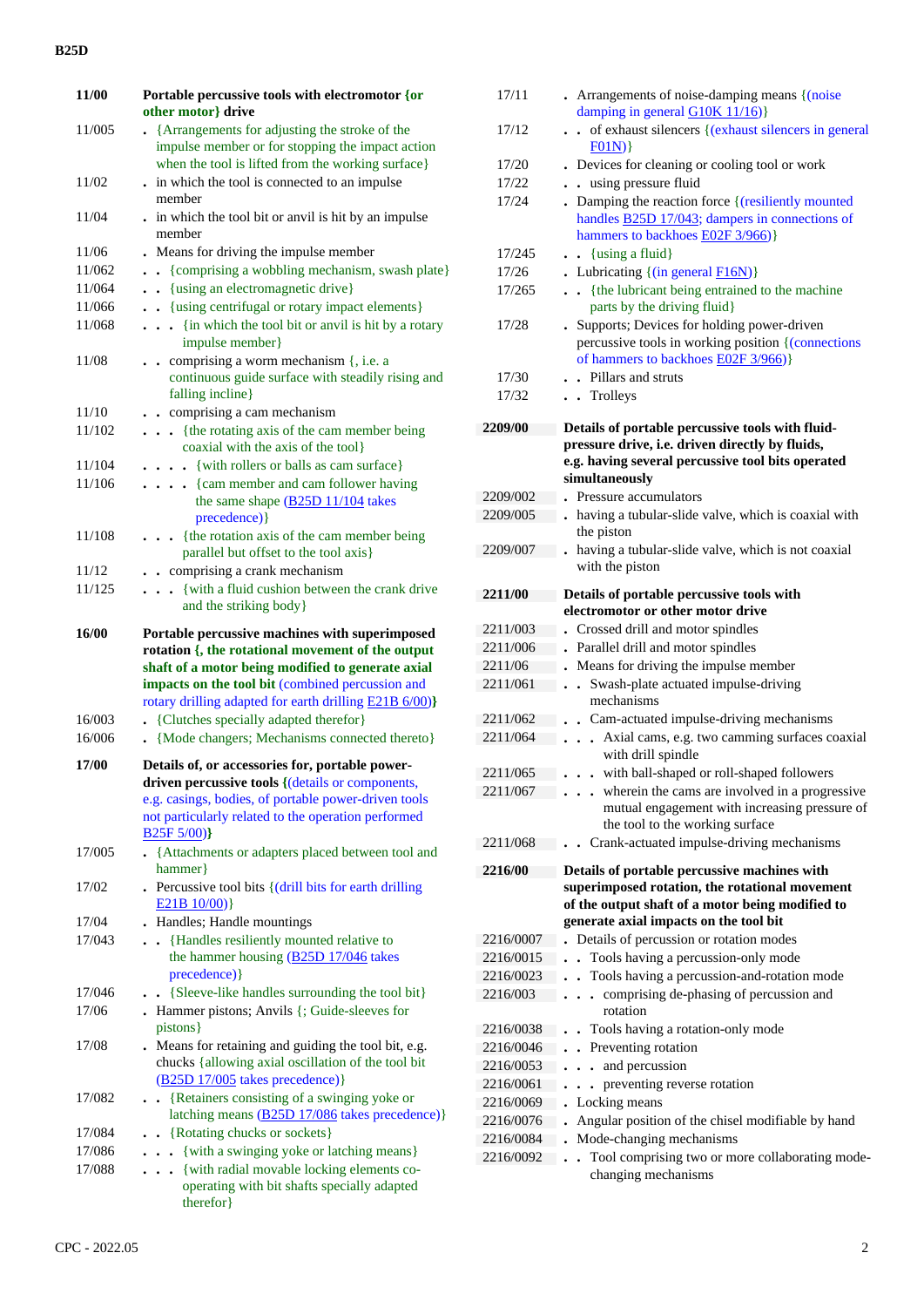#### **B25D**

| 2217/00   | Details of, or accessories for, portable power-      | 2250/021 | . Stroke length                                                             |
|-----------|------------------------------------------------------|----------|-----------------------------------------------------------------------------|
|           | driven percussive tools                              | 2250/025 | Auxiliary percussive devices                                                |
| 2217/0003 | . Details of shafts of percussive tool bits          | 2250/035 | . Bleeding holes, e.g. in piston guide-sleeves                              |
| 2217/0007 | . Shaft ends                                         | 2250/041 | . Cable management or routing of electrical cables                          |
| 2217/0011 | . Details of anvils, guide-sleeves or pistons        |          | and wires                                                                   |
| 2217/0015 | . . Anvils                                           | 2250/045 | . Cams used in percussive tools                                             |
| 2217/0019 | . Guide-sleeves                                      | 2250/051 | Couplings, e.g. special connections between                                 |
| 2217/0023 | $\bullet$ Pistons                                    |          | components                                                                  |
| 2217/0026 | . Double pistons                                     | 2250/055 | Depth properties, e.g. tools having depth indicator                         |
| 2217/003  | • Details relating to chucks with radially movable   |          | or depth control                                                            |
|           | locking elements                                     | 2250/065 | . Details regarding assembling of the tool                                  |
| 2217/0034 | . . Details of shank profiles                        | 2250/071 | . Assembled by brazing                                                      |
| 2217/0038 | . Locking members of special shape                   | 2250/075 | . Assembled by welding                                                      |
| 2217/0042 | Ball-shaped locking members                          | 2250/085 | . Elastic behaviour of tool components                                      |
| 2217/0046 | Conically-shaped locking members                     | 2250/091 | - Electrically-powered tool components                                      |
| 2217/0049 | Roll-shaped locking members                          | 2250/095 | . Electric motors                                                           |
| 2217/0053 | Devices for securing the tool retainer to the        | 2250/101 | . Emitting warning signals, e.g. visual or sound                            |
|           | machine part                                         | 2250/105 | . Exchangeable tool components                                              |
| 2217/0057 | • Details related to cleaning or cooling the tool or | 2250/111 | . Bits, i.e. inserts or attachments for hammer,                             |
|           | workpiece<br>. . related to cooling                  | 2250/115 | chisel, pick<br>. Foldable parts of the tool, e.g. in order to reduce its   |
| 2217/0061 |                                                      |          | size                                                                        |
| 2217/0065 | . . Use of dust covers                               | 2250/121 | . Housing details                                                           |
| 2217/0069 | . Protecting chucks against entering of chip dust    | 2250/125 | Hydraulic tool components                                                   |
| 2217/0073 | • Arrangements for damping of the reaction force     | 2250/131 | . Idling mode of tools                                                      |
| 2217/0076 | . . by use of counterweights                         | 2250/141 | . Magnetic parts used in percussive tools                                   |
| 2217/008  | . being electronically-driven                        | 2250/145 | . . Electro-magnetic parts                                                  |
| 2217/0084 | . being fluid-driven                                 |          |                                                                             |
| 2217/0088 | . being mechanically-driven                          | 2250/155 | . Marks, e.g. identification marks, indication scales,<br>visualising means |
| 2217/0092 | . being spring-mounted                               | 2250/161 | . . Indication scales                                                       |
| 2217/0096 | . Details of lubrication means                       | 2250/165 | . Overload clutches, torque limiters                                        |
| 2222/00   | Materials of the tool or the workpiece               | 2250/171 | . Percussive pulling action of tools for extraction of                      |
| 2222/03   | Ceramics                                             |          | elements                                                                    |
| 2222/06   | Composite materials                                  | 2250/175 | . Phase shift of tool components                                            |
| 2222/09   | Diamond                                              | 2250/181 | • Pneumatic tool components                                                 |
| 2222/12   | Glass                                                | 2250/185 | . Pressure equalising means between sealed chambers                         |
| 2222/15   | Ice                                                  | 2250/191 | . Ram catchers for stopping the ram when entering                           |
| 2222/18   | Leather                                              |          | idling mode                                                                 |
| 2222/21   | • Metals                                             | 2250/195 | . Regulation means                                                          |
| 2222/24   | Aluminium                                            | 2250/201 | for speed, e.g. drilling or percussion speed                                |
| 2222/27   | <b>Brass</b>                                         | 2250/205 | $\cdot$ for torque                                                          |
| 2222/31   | <b>Bronze</b>                                        | 2250/211 | . Cross-sections of the tool                                                |
| 2222/33   | Copper                                               | 2250/215 | . Narrowing cross-sections                                                  |
| 2222/36   | Lead                                                 | 2250/221 | . Sensors                                                                   |
| 2222/39   | Mercury                                              | 2250/225 | Serrations                                                                  |
| 2222/42   | Steel                                                | 2250/231 | . Sleeve details                                                            |
| 2222/45   | Titanium                                             | 2250/235 | . . Sleeve couplings                                                        |
| 2222/48   | Zinc<br>$\ddot{\phantom{a}}$                         | 2250/241 | Sliding impact heads, i.e. impact heads sliding                             |
| 2222/51   | Hard metals, e.g. tungsten carbide                   |          | inside a rod or around a shaft                                              |
| 2222/54   | . Plastics                                           | 2250/245 | Spatial arrangement of components of the tool                               |
| 2222/57   | Elastomers, e.g. rubber                              |          | relative to each other                                                      |
| 2222/61   | Polyamides, e.g. Nylon                               | 2250/255 | . Switches                                                                  |
| 2222/66   | • Polypropylene                                      | 2250/261 | . . Means for locking an operative switch on                                |
| 2222/69   | • Foamed polymers, e.g. polyurethane foam            | 2250/265 | . Trigger mechanism in handle                                               |
| 2222/72   | Stone, rock or concrete                              | 2250/271 | . Tools for breaking windows                                                |
| 2222/75   | Wood                                                 | 2250/275 | . Tools having at least two similar components                              |
|           |                                                      | 2250/281 | • Double motors                                                             |
| 2250/00   | General details of portable percussive tools;        | 2250/285 | . Tools having three or more similar components,                            |
|           | Components used in portable percussive tools         |          | e.g. three motors                                                           |
| 2250/005  | Adjustable tool components; Adjustable parameters    | 2250/291 | Tools having three or more parallel bits, e.g.                              |
| 2250/011  | Bits, e.g. adjusting bits by setting in the desired  |          | needle guns                                                                 |
|           | angular position                                     |          |                                                                             |
| 2250/015  | . . Heads                                            |          |                                                                             |